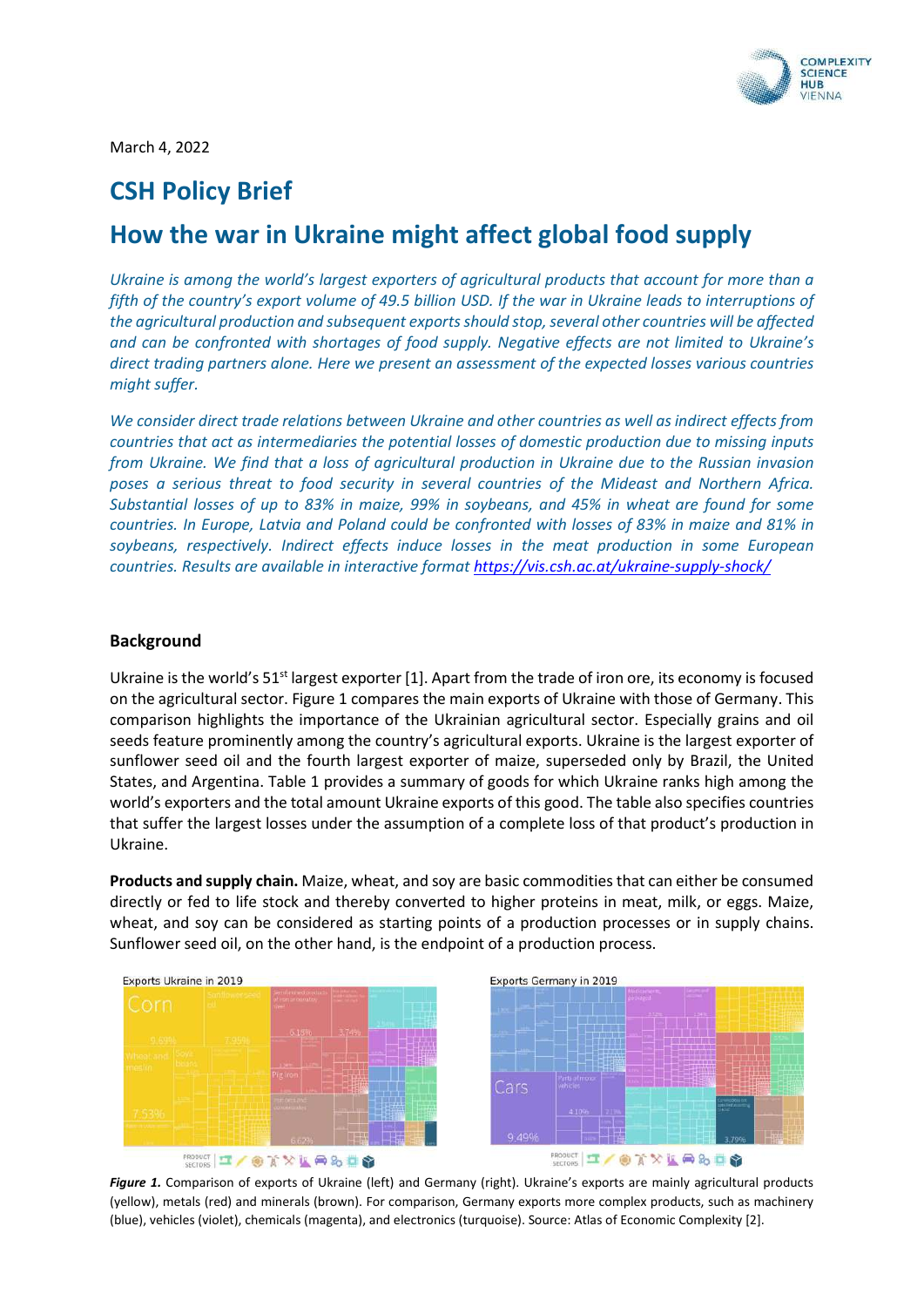Trading partners. Ukraine engages in trade with different countries. Its major trading partners are in the Mideast, North Africa, and Europe. The recent Russian invasion is a serious threat also to the agricultural production and is likely to cause damages in infrastructure, land, labor availability and consequently will result in losses. As these losses propagate along supply chains and affect trade relations, they will affect other countries. We distinguish between direct effects (i.e., trade) and indirect ones that arise as secondary effects in the production processes in supply networks or through intermediaries in trade.

#### The CSH perspective

Our aim is to forecast direct (losses in direct exports) and indirect effects on agricultural production around the globe. The *indirect* contributions include two situations. In the first situation, country (A) imports goods from country (B) that receives these goods from Ukraine (U) (Fig 2a). In situation two, country (A) is confronted with a lack of inputs to its domestic production process that come from the Ukraine. (A) then suffers losses in products not directly imported from Ukraine (Fig 2b).



Figure 2. Indirect effects can occur via two different channels: a) Countries import goods from third party countries. These countries in turn import from Ukraine, which cannot meet the demand due to a production shock. b) Countries import basic products from Ukraine and use these as inputs to produce other goods. If the inputs are lacking, losses in the produced products can occur even though these products are not traded with Ukraine.

Network data – production processes. To disentangle direct and indirect impacts and their respective severity, a complexity economics perspective on international food trade networks is used. For this task we use global trade network data for agricultural products [3]. In this network, direct dependencies are immediately visible, indirect dependencies can be inferred.

In a next step, we convert products to **production processes**. Production processes turn goods into other goods, for example, basic crops are fed to life stock and are thereby converted into protein sources like meat, milk, or eggs. We consider 125 agricultural products and 118 different production processes. Products include staple foods like wheat, maize, and rice, which cover two thirds of the human caloric intake [4]. Using world global network data and the appropriate conversion factors allows us to simulate how agricultural and food products (basic, intermediary, and final products) are produced in any given country and how they are traded internationally.



Figure 2. A production process converts products in other products. In this example, grains as a basic product are converted into cattle as an intermediate product in a first production process. In a second production process, cattle serve as an input to produce milk and meat as final products.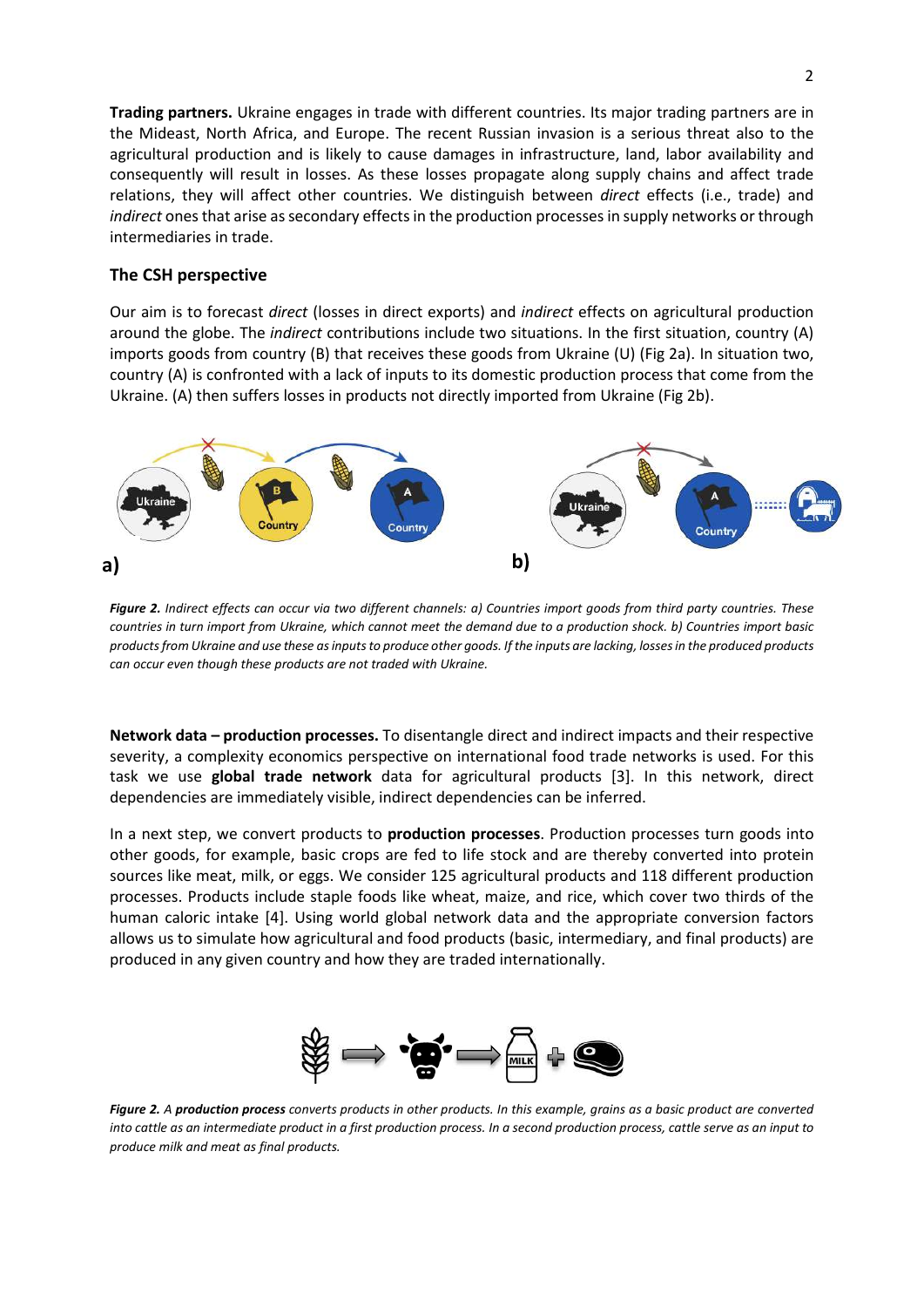Shock simulation. To assess the expected losses origination from a specific product, we first calibrate a baseline scenario based on trade and production data. We then run a computer simulation in a scenario where we impose a hypothetical shock on Ukraine by destroying the production of that specific product. We separately measure the direct and indirect effects on every country relative to the baseline scenario for every product. For each country and every shocked product, we compare the total amount available in the baseline scenario with the amounts in the shocked scenario and compute the *relative loss* (in %) of a given product in a specific country. This *relative loss* is the shock that every country effectively feels in the availability of all products, given that a specific product is no longer produced in Ukraine. We subdivide the total relative loss in the direct part due to trade with Ukraine itself, and a remaining indirect part. The results are collected in Table 1. (Indirect losses are the difference between total losses and direct losses; not shown in the Table.)

When we shock a specific product in Ukraine, we assume that 100% of the amount usually produced in Ukraine will no longer be available. Clearly, such a complete production loss reflects a worst-case scenario. Further, it neglects the possibilities that countries shift to other suppliers or to substitute goods by others in a production process. For example, countries can substitute Ukrainian maize by soybeans from Brazil for their pork production.

## Implications of production loss in Ukraine

The war in Ukraine is likely to cause major disruptions in the entire Ukrainian agricultural production. Since Ukraine is the larges exporter of sunflower seed oil, effects on its supply are expected. Figure 3 shows in a stylized world map direct and indirect effects of a 100% supply shock of sunflower seed oil on the world. The size of the circles signifies the relative losses. It is immediately visible that countries in the Near East and Africa experience the largest losses. However, also Baltic, and Southern European countries are strongly affected. Most of the losses originate from direct imports of sunflower seed oil from Ukraine. Since sunflower seed oil is a final product, the indirect effects are almost negligible.

| Product            | Ukraine's rank<br>among exporters | <b>Exports in</b><br>1,000 tons | <b>Most affected</b><br>countries (white);<br><b>EU countries (blue)</b> | <b>Total losses</b><br>(%) | Direct losses (%) |
|--------------------|-----------------------------------|---------------------------------|--------------------------------------------------------------------------|----------------------------|-------------------|
| Sunflower seed oil | 1 <sup>st</sup>                   | 3,072                           | Algeria                                                                  | 88.5                       | 88.0              |
|                    |                                   |                                 | Nepal                                                                    | 84.6                       | 84.1              |
|                    |                                   |                                 | Oman                                                                     | 84.5                       | 83.8              |
|                    |                                   |                                 | <b>Malta</b>                                                             | 65.1                       | 63.4              |
| Maize              | 4 <sup>th</sup>                   | 15,911                          | Latvia                                                                   | 83.8                       | 74.6              |
|                    |                                   |                                 | Estonia                                                                  | 78.1                       | 70.1              |
|                    |                                   |                                 | Syria                                                                    | 70.9                       | 70.6              |
|                    |                                   |                                 | Latvia                                                                   | 83.8                       | 74.6              |
| Soybeans           | 7 <sup>th</sup>                   | 1,416                           | Lebanon                                                                  | 99.1                       | 99.1              |
|                    |                                   |                                 | <b>Belarus</b>                                                           | 82.9                       | 82.3              |
|                    |                                   |                                 | Poland                                                                   | 81.2                       | 80.8              |
|                    |                                   |                                 | Poland                                                                   | 81.2                       | 80.8              |
| Wheat              | 7 <sup>th</sup>                   | 7,905                           | Egypt                                                                    | 45.8                       | 23.6              |
|                    |                                   |                                 | Moldova                                                                  | 26.9                       | 3.70              |
|                    |                                   |                                 | Kenya                                                                    | 19.4                       | 13.2              |
|                    |                                   |                                 | Greece                                                                   | 0.4                        | 0.1               |

Table 1. Agricultural products for which Ukraine is among the world's top exporters. The table shows the relative losses in the most affected countries inside (blue) and outside the European Union (white). The total loss occurring in a country is composed of direct losses (trade with Ukraine) and indirect ones that occur either via imports from third party countries themselves supplied by Ukraine (intermediaries), or that are due to missing inputs to domestic food production.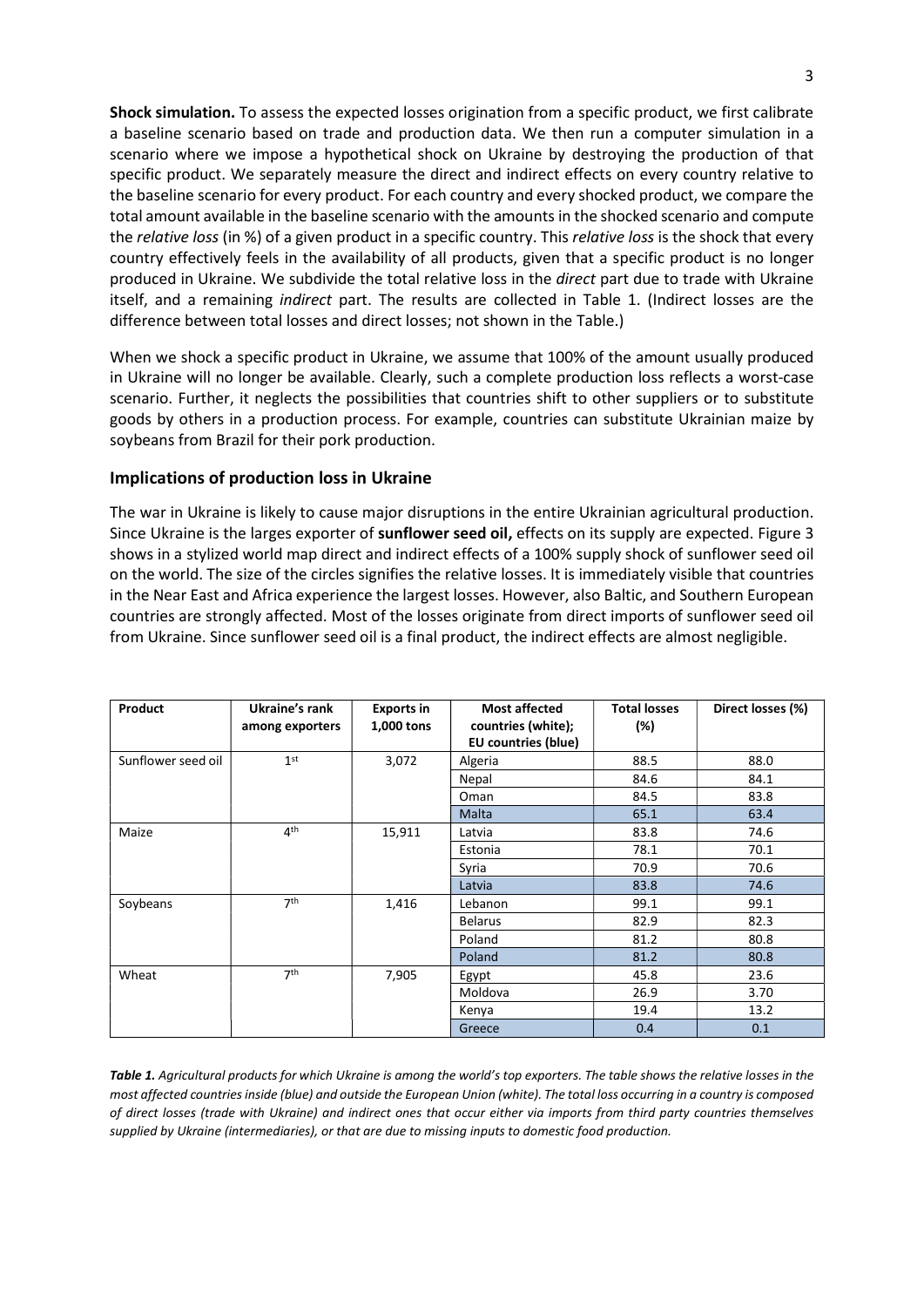

Figure 3. Effects on sunflower seed oil availability in different countries if Ukraine (black) loses 100% of its sunflower seed oil production (given that other countries do not change trading partners or use substitute products). For sunflower seed oil, the direct trade contribution (yellow) dominates, indirect effects (blue) are less important. Countries are ordered by their approximate geolocation. Largest relative losses occur in African and Mideastern countries. European countries are less affected. See https://vis.csh.ac.at/ukraine-supply-shock/for an interactive version of the map.

A second major export product of Ukraine is maize. Figure 5 shows that Baltic and Southern European countries together with African countries and the Near East take the largest amounts of this commodity from Ukraine.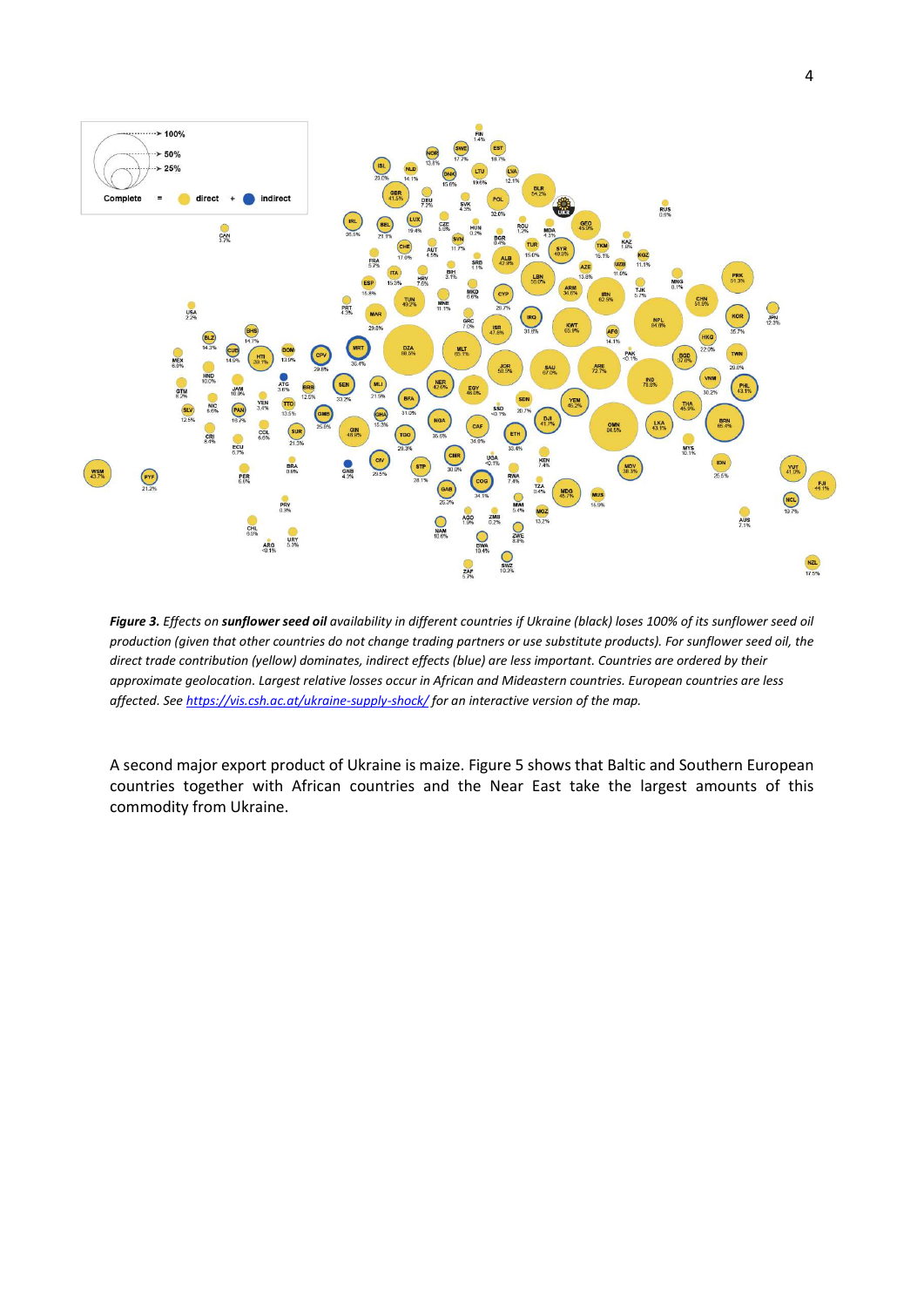

Figure 5. Losses in global maize availability in different countries if Ukraine (black) loses 100% of its maize production (if countries do not change suppliers or substitute maize with other products). Indirect effects (blue circles) play a major role on top of the losses expected from direct trade (yellow). Direct losses are noticeable in the Mideast and the Baltic countries. Indirect effects occur in Southern Europe. See also https://vis.csh.ac.at/ukraine-supply-shock/

Their losses do not only originate from direct trade. Indirect effects are indicated by blue circles that show a significant role in countries like Italy, Spain, Poland, Bulgaria, or Turkey. Indirect effects include the lack of maize (seeds) for the domestic maize production and the lack of maize in third party countries that import it from Ukraine.

Additional effects arise because maize is used as fodder, mainly for pigs and poultry. Countries that use Ukrainian maize to feed life stock experience losses in animal products following an agricultural failure in Ukraine, even though they do not trade animal products directly with Ukraine.

Figure 6 exemplifies this for the case of Portugal. If Ukrainian maize production should fail, Portugal is expected to lack this input and suffer substantial losses of its meat and eggs production. The figure also indicates that these items are not traded directly with Ukraine (total loss identical with indirect loss).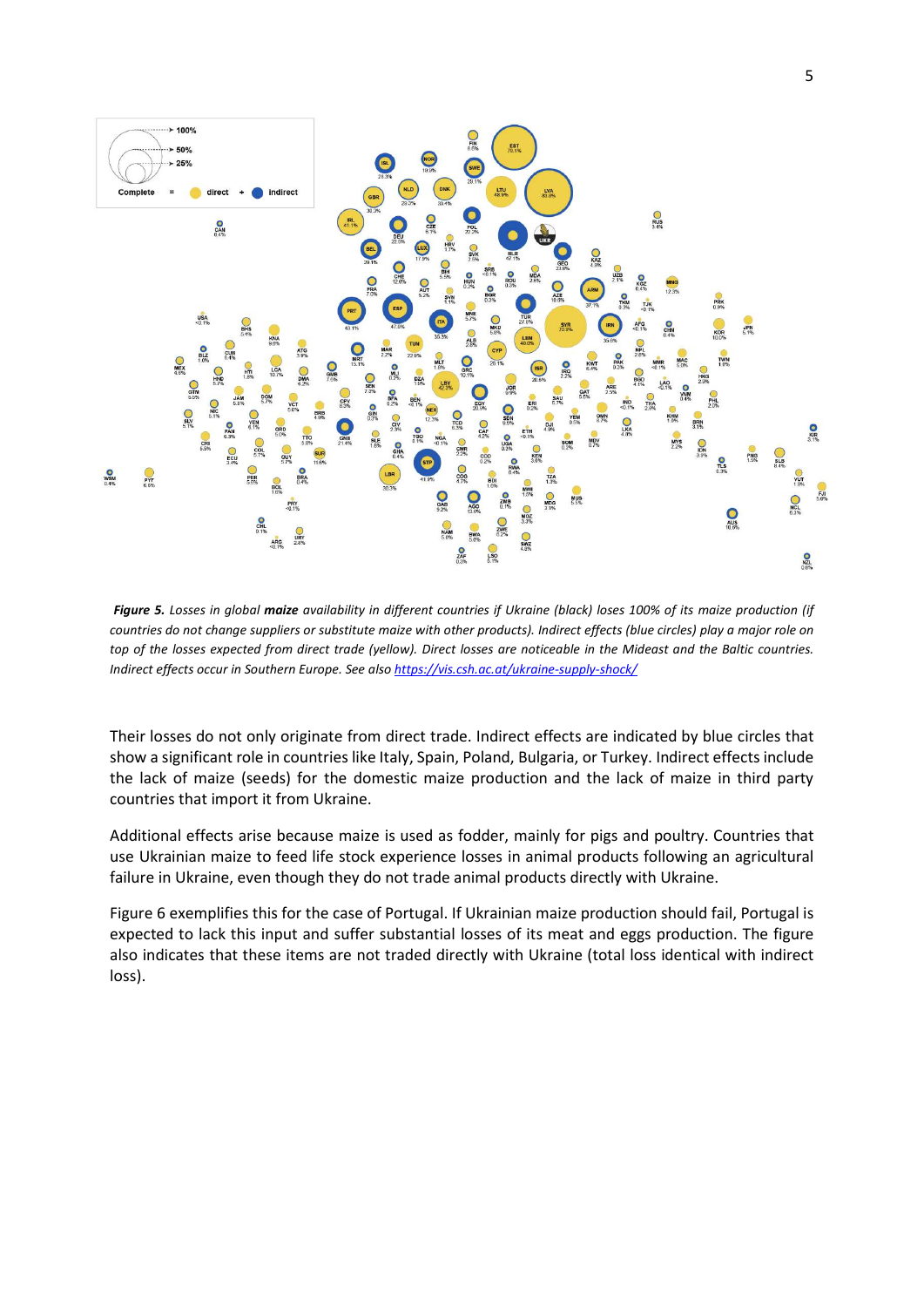

Figure 6. The failure of maize production in Ukraine can propagate through supply chains and affect downstream products. Here we show how the loss of availability of Ukrainian maize in Portugal affects the production of pork meat, poultry meat, and eggs. Losses of up to 20% due to these indirect effects can be expected. Note that this is not what will happen, since there will be market-based substitutions that we do not consider in the simulations.

#### Conclusion

Agricultural products feature prominently among Ukraine's exports. We present estimates for the direct and indirect losses on the availability of food in countries around the globe under the assumption that Ukraine loses 100% percent of its production of a given agricultural product.

We find remarkably pronounced effects. A loss of agricultural production in Ukraine due to the Russian invasion poses a serious threat to food security in several countries of the Mideast and Northern Africa. Substantial losses of up to 83% in maize (Latvia), 99% in soybeans (Lebanon), and 45% in wheat (Egypt) are found. For details see Table 1. In Europe, Latvia and Poland could be confronted with losses of up to 83% in maize and 81% in soybeans, respectively.

Reductions of maize supply are expected to be felt most in the Baltic countries and the Mideast. A failure of Ukrainian supply can propagate through the production processes and induce a shortage of pork meat. The example of Portugal shows that this indirect effect can cause relative losses of more than 15% in pork and more than 20% the production of poultry and eggs. Sunflower seed oil is expected to be severely affected, relative losses of up to 88% could occur in countries like Algeria.

Note that we assume that countries neither change suppliers nor substitute products as inputs for production. This is certainly unrealistic, however, still, the results indicate the amounts that have to be substituted. In reality, such a worst-case scenario in terms of actual shortages will be ameliorated by substitutions and switching of suppliers. Also note that market mechanisms might amplify food shortages in less wealthy countries of the global south.

In summary, the Russian invasion of Ukraine poses a significant threat to global food security. Especially in less wealthy countries expected shortages might become relevant and effective as substitutions might be harder to obtain than for rich countries.

CSH-Scientists: Moritz Laber, Peter Klimek, Tobias Reisch, Liuhuaying Yang, Stefan Thurner